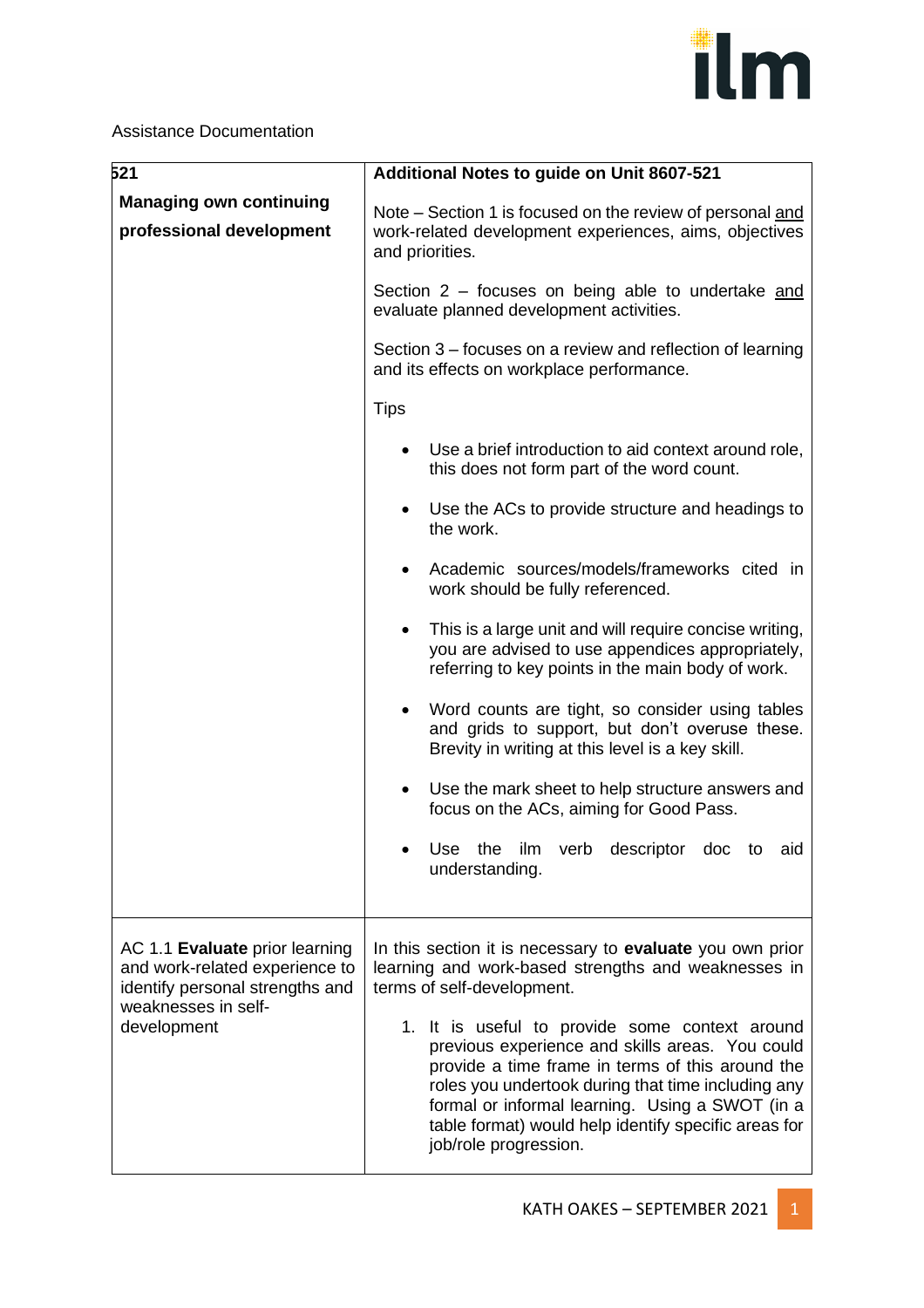

For objectivity consider appraisal or performance reviews and the feedback gained. What development points were identified, and which type of training was beneficial. This may help you to reflect on personal weaknesses such as lack of knowledge or necessary training, a lack of management/leadership skills and inexperience in terms of techniques you could use to support others e.g., coaching, mentoring, supervision.

What types of learning did you undertake during this time? Formal or informal?

Consider your learning style, the learning cycle, and its implications, deep or surface learning and learning transfer.

Consider which learning objectives were important to you and why. What did the feedback you received tell you? What was the outcome of any training courses and how did that enable you to develop skills in managing and leading your staff?

Consider the range of individual knowledge, skill, and behaviour areas you may need to address such as, needing to learn/understand/apply/demonstrate:

- Induction, Appraisal, and staff development
- Assertiveness, avoiding conflict
- Managing performance
- Personal impact
- Managing flexible/remote working

You may want to consider wider aspects such as personal ethics, values, and mindset to understand why you have developed in certain areas or not.

What kinds of self-analysis did you do e.g., surveys, leadership questionnaires, Emotional Intelligence? You should clearly identify improvement areas.

In terms of Goal setting - How did you set SMART objectives and which techniques did you use to review progress and achievement?

A summary conclusion should be provided pulling the views judgement/opinion together – Consider what are the key areas of personal strengths and weakness? What have you learned because of the evaluation and what impact does it have on your personal development either positively or negatively? It is important that you outline this as it shows the evaluation is applied.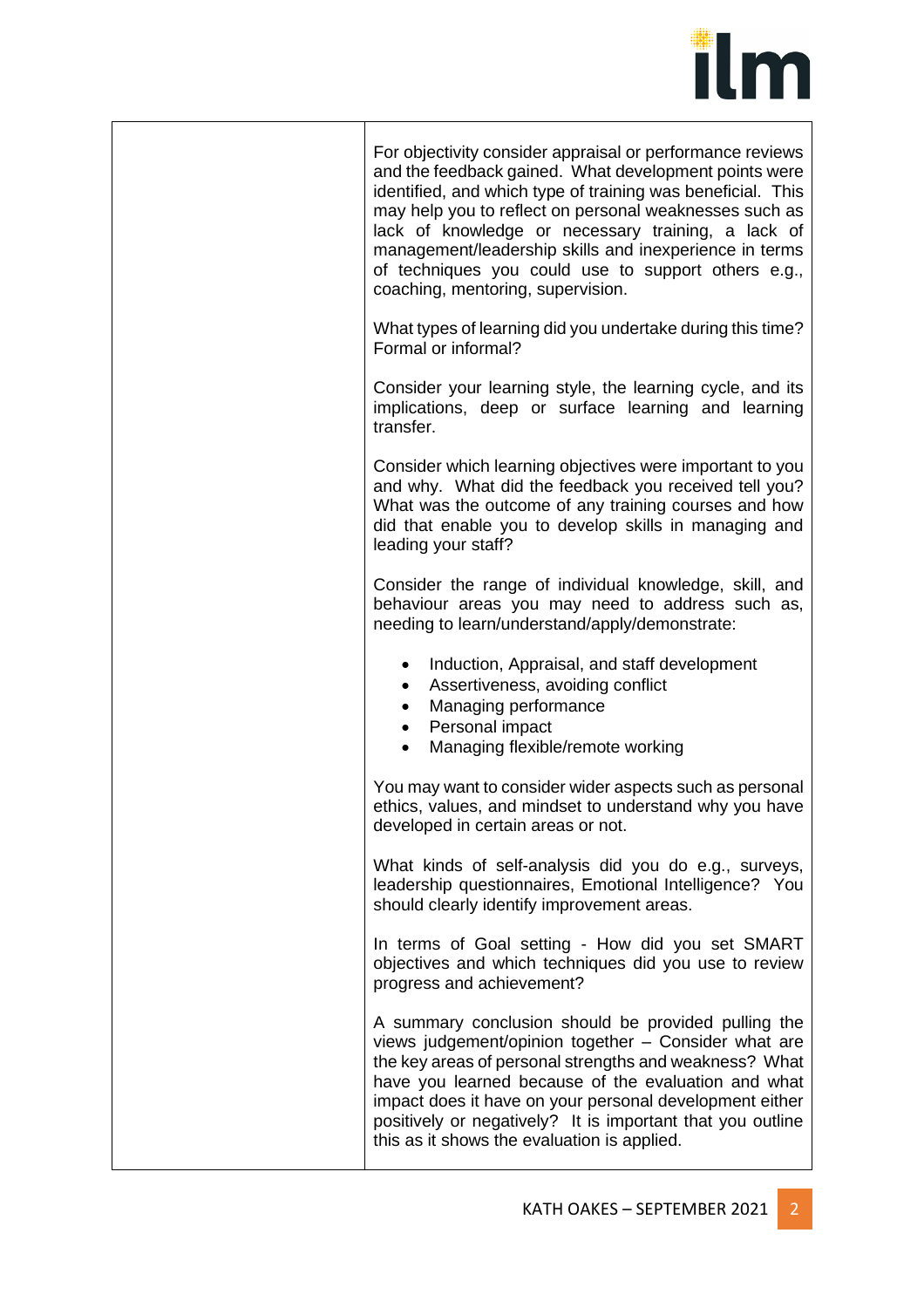

|                                                                                                                  | Focus on ILM assessment verb "EVALUATE" evaluation<br>is normally detailed and provides a solution or conclusion<br>and/or recommendation (perhaps for further exploration).<br>An evaluation could include a comparative element.                                                            |
|------------------------------------------------------------------------------------------------------------------|-----------------------------------------------------------------------------------------------------------------------------------------------------------------------------------------------------------------------------------------------------------------------------------------------|
| AC 1.2 Assess personal<br>development aims, objectives,<br>and priorities for the long,<br>medium and short term | In this section you are required to assess personal<br>development aims, objectives and priorities in the long,<br>medium, and short term.                                                                                                                                                    |
|                                                                                                                  | You will devise a Personal Development Plan and CPD<br>Log (place in appendices). Consider how and what you<br>will assess, which criteria you will use to judge and decide<br>if the aims, objectives, and priorities are achievable in<br>terms of long, medium, and short terms goals set. |
|                                                                                                                  | Consider self-management skills for undertaking planned<br>development<br>learning<br>and<br>activities<br>(time/task<br>recognising<br>distracters,<br>management,<br>personal<br>motivation, planning skills and techniques, etc)                                                           |
|                                                                                                                  | Consider the range of learning and development<br>opportunities available - formal and informal-                                                                                                                                                                                              |
|                                                                                                                  | What it is you want to progress in terms of knowledge and<br>experience within your field of work? What do you need<br>to undertake and successfully complete to progress in<br>your role or further career development,<br>what<br>opportunities may arise?                                  |
|                                                                                                                  | <b>Evaluation nature, purpose and techniques: -</b>                                                                                                                                                                                                                                           |
|                                                                                                                  | What criteria will you use to assess whether the aim is<br>Ensure you make this clear and judge<br>achievable?<br>against it, e.g., Time, commitment, costs, work life<br>balance, impact on role, development barriers or other.                                                             |
|                                                                                                                  | Summarise your assessment, consider the wider areas<br>you may be able to progress into? Weigh up how<br>achievable the aims will be.                                                                                                                                                         |
|                                                                                                                  | Using the same approach give further examples for your<br>Medium Goals and Short-Term Goals.                                                                                                                                                                                                  |
|                                                                                                                  | Provide an overall summary to acknowledge the<br>competing priorities between these aims and goals over<br>the long, medium, and short term.                                                                                                                                                  |
|                                                                                                                  | In terms of the objectives define, what you need to do to<br>meet the aims and look at what needs to be prioritised<br>first for personal development.                                                                                                                                        |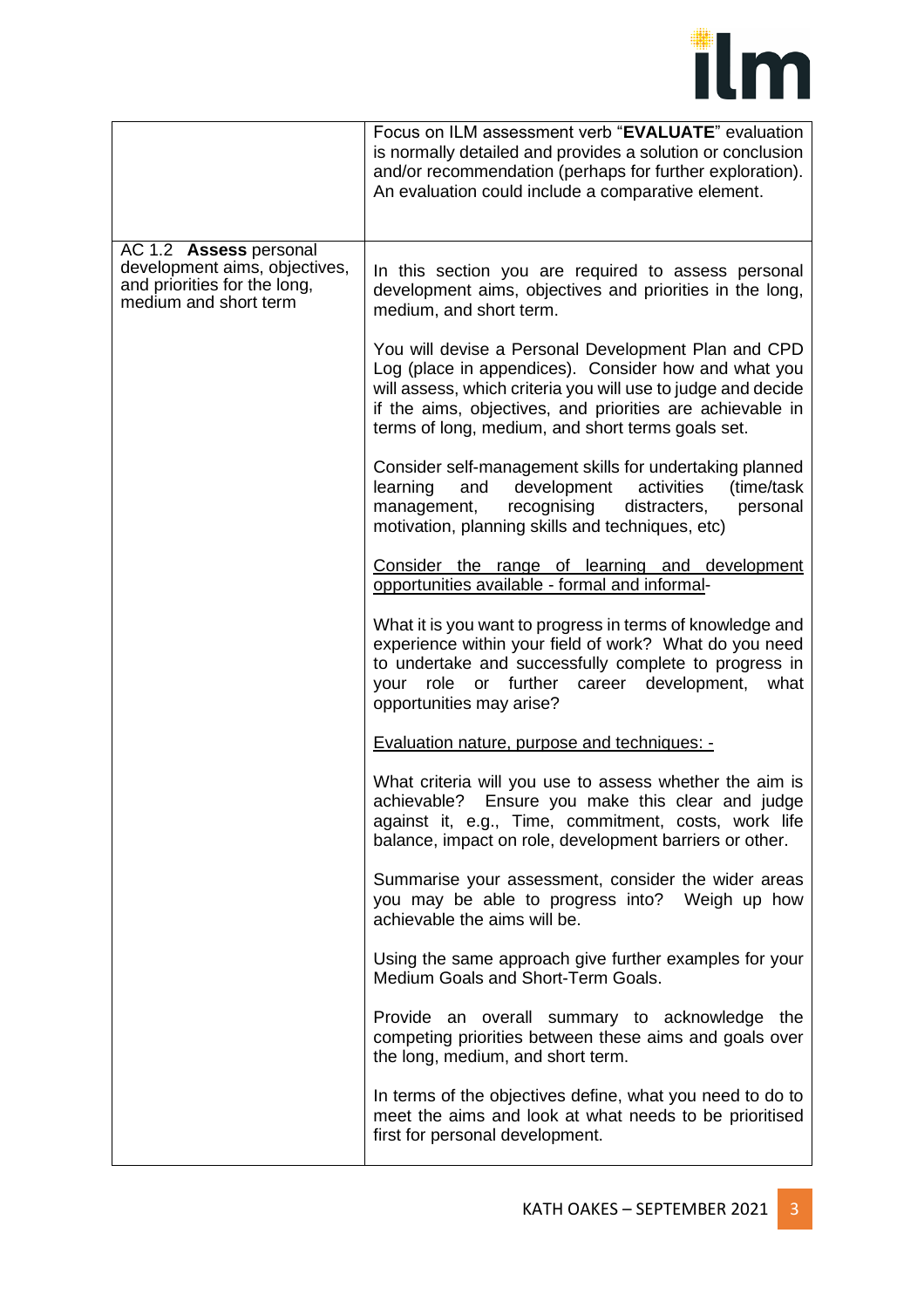

|                                                                                    | Long term Goals - Outline in example the overall aim -<br>This should be clear and have realistic timeframes. Does<br>it require formal training, or could informal approaches aid<br>this. What consideration will you apply here, will it<br>progress your career, help with leadership<br>and<br>management or something else?                                                                                                                                                                                                                                                                                           |
|------------------------------------------------------------------------------------|-----------------------------------------------------------------------------------------------------------------------------------------------------------------------------------------------------------------------------------------------------------------------------------------------------------------------------------------------------------------------------------------------------------------------------------------------------------------------------------------------------------------------------------------------------------------------------------------------------------------------------|
|                                                                                    | Objectives and Priorities - In relation to the aim set.<br>Consider what will you need to do to achieve the aim, and<br>in what timescale and order? What barriers might there<br>be and what other considerations would you need to apply<br>to the situation. What information or documentation may<br>you need? How will you keep on track? What is the main<br>priority? Consider possible cost implications and how<br>change may impact your plan, what would happen if you<br>didn't do something? How does this all fit with the longer-<br>term goals you have set e.g., career progression, work life<br>balance. |
|                                                                                    | These goals and objectives should be reflected in your<br>personal development plan, along with any CPD activity<br>that has been done, which should be on-going.                                                                                                                                                                                                                                                                                                                                                                                                                                                           |
|                                                                                    | Focus here must be given to the ILM assessment verb<br>"ASSESS" and the specific context of the assessment<br>criteria.                                                                                                                                                                                                                                                                                                                                                                                                                                                                                                     |
| AC2.1 Evaluate development<br>opportunities for the long,<br>medium and short term | Here you are required to evaluate the development<br>options available to you in the long, medium, and short<br>term. It should be sufficiently detailed, including pros and<br>cons and it can be produced in table format.                                                                                                                                                                                                                                                                                                                                                                                                |
|                                                                                    | Consider: What, Where and How:                                                                                                                                                                                                                                                                                                                                                                                                                                                                                                                                                                                              |
|                                                                                    | What are the development opportunities? What options<br>are available to you, do you require funding, time, or<br>resources to secure the development opportunities?<br>Explain what and why you considered them. Did you do<br>any research? If so, what specifically e.g., project<br>management courses. What are the stress factors? Do<br>you need coaching or support? What is the cost/time<br>implication, what are the risks?                                                                                                                                                                                      |
|                                                                                    | You could present a table here to show the developed<br>activities over the short, medium, and longer term to<br>address needs and outline the pros and cons in each<br>area. What did you consider e.g., on the job training,<br>shadowing, project work,<br>coaching, job<br>formal<br>qualifications?                                                                                                                                                                                                                                                                                                                    |
|                                                                                    | You need to demonstrate and justify how the methods<br>chosen will be actioned to allow you/the individual the<br>opportunity to improve your skills, knowledge, and                                                                                                                                                                                                                                                                                                                                                                                                                                                        |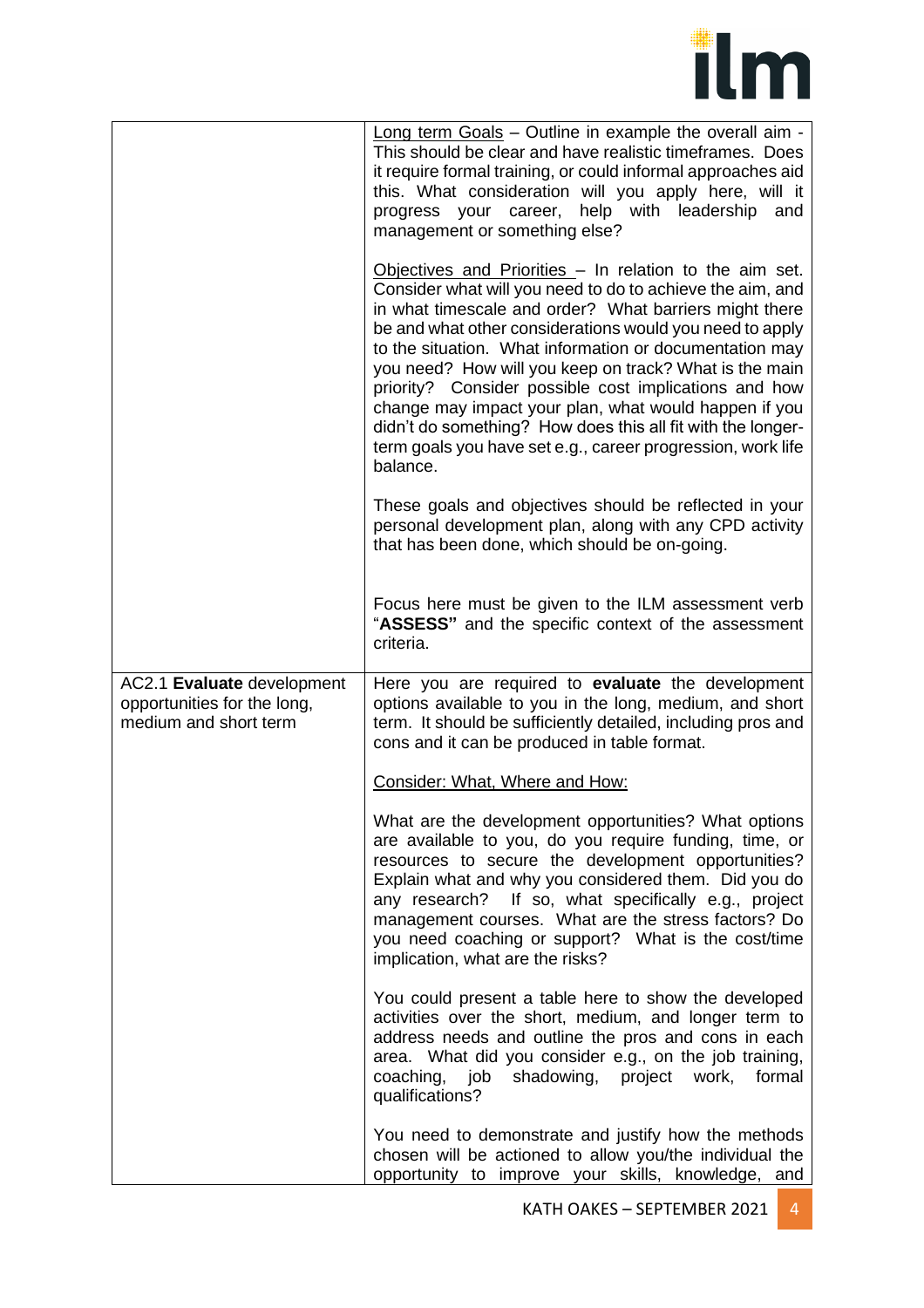

|                                                                                                                   | behaviour to aid overall development over the short,<br>medium, and longer terms.                                                                                                                                                                                                                                                                                                     |
|-------------------------------------------------------------------------------------------------------------------|---------------------------------------------------------------------------------------------------------------------------------------------------------------------------------------------------------------------------------------------------------------------------------------------------------------------------------------------------------------------------------------|
|                                                                                                                   | Consider the personal commitment needed and the<br>support required, who will you need to influence to gain<br>this?                                                                                                                                                                                                                                                                  |
|                                                                                                                   | What do you recommend as solutions in the long,<br>medium, and short term? Consider the development of<br>skills and knowledge in terms of work practice,<br>management, and leadership.                                                                                                                                                                                              |
|                                                                                                                   | Give a summary conclusion and think about the<br>significance and worth of your actions? What are the<br>likely impacts on the team/organisation, what are the<br>barriers to achieving and how will you overcome these?                                                                                                                                                              |
|                                                                                                                   | Focus here must be given to the ILM assessment verb<br>"Evaluate".                                                                                                                                                                                                                                                                                                                    |
| AC2.2 Justify undertaking<br>planned personal development<br>activities to employment and<br>learning supervisors | This AC requires the learner to justify undertaking<br>personal development activities<br>planned<br>their<br>to<br>employment and learning supervisor.                                                                                                                                                                                                                               |
|                                                                                                                   | Consider your personal development journey within the<br>organisation and work role. What has motivated you to<br>attempt to progress? Think about your personal traits<br>here e.g., sense of achievement through progression,<br>need for wider responsibility.                                                                                                                     |
|                                                                                                                   | Consider a discussion/communication you may have had<br>with your manager to justify why it would be important to<br>undertake the planned development activities. How does<br>this look from your perspective? What do you need to<br>personally invest and what are the benefits of doing so?<br>Consider what would happen if your development need<br>and goals are not realised? |
|                                                                                                                   | Consider - Which areas need to be justified to your<br>manager and why? How would you justify the cost v<br>benefits? Will you need to present a business case?<br>What wider benefits to the team and organisation would<br>you sell? Reflecting on impacts, what where they? Who<br>did you seek out to support you?                                                                |
|                                                                                                                   | Offer a summary conclusion - What boundaries needed<br>to be set and how did you do this with your manager?<br>Reflect - How have the planned activities helped provide<br>you with additional knowledge and experience to<br>progress your career outlining the short, medium, and<br>longer-term goals?                                                                             |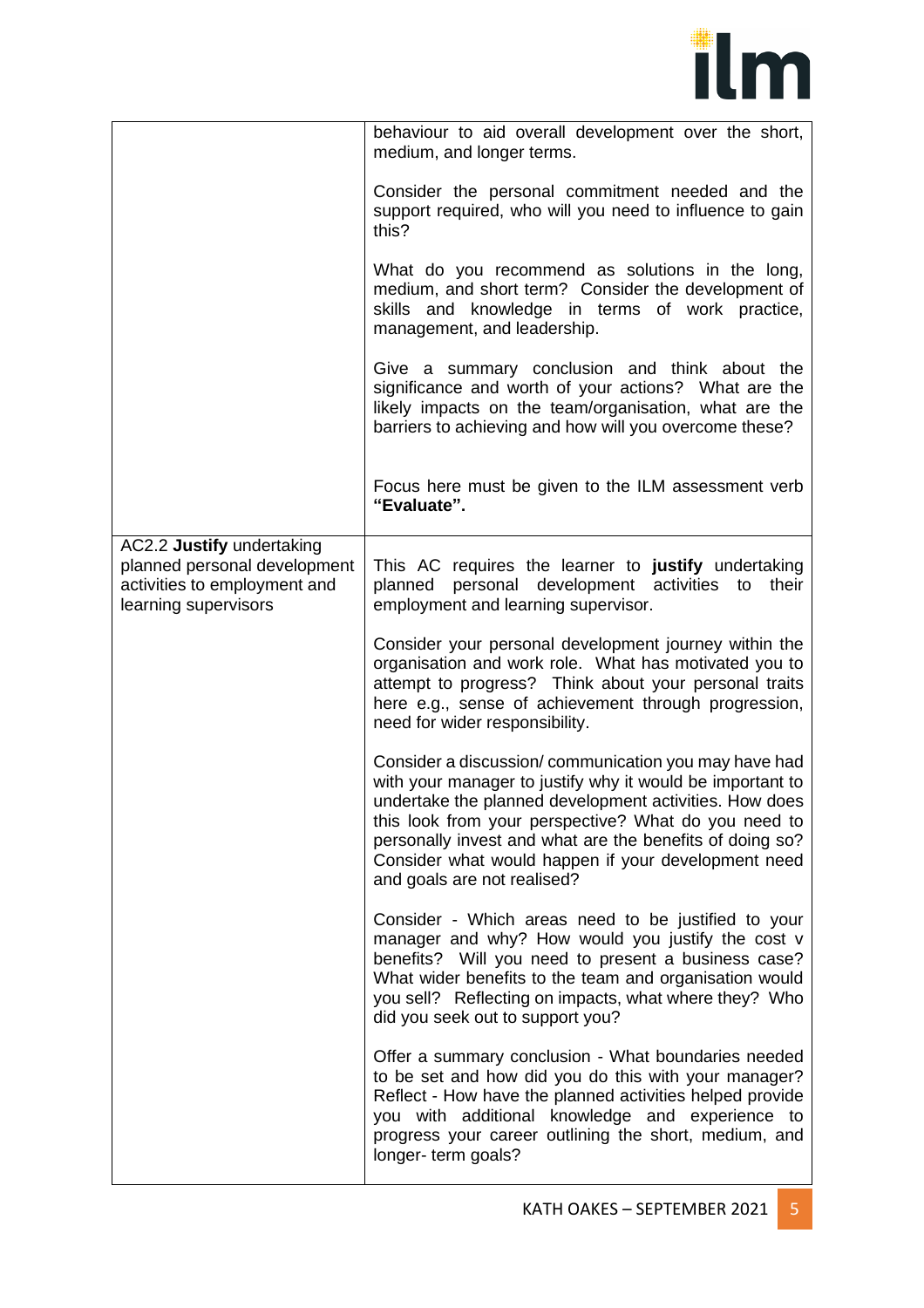

|                                                                                                                                  | Focus here must be given to the ILM assessment verb<br>"JUSTIFY" in the specific context of the assessment<br>criteria.                                                                                                                               |
|----------------------------------------------------------------------------------------------------------------------------------|-------------------------------------------------------------------------------------------------------------------------------------------------------------------------------------------------------------------------------------------------------|
| $\overline{AC}$ 2.3<br>Negotiate and undertake<br>planned and resourced<br>development activities                                | Following your justification in AC2.2 you now need to<br>demonstrate how you negotiated and undertook planned<br>and resourced development activities.                                                                                                |
|                                                                                                                                  | Reflect on and review the training done to improve your<br>development. This should cover the short, medium, and<br>longer-term activities you planned. What were your<br>successes/achievements?                                                     |
|                                                                                                                                  | Consider your personal development plan and how you<br>broke this down into short, medium, and longer term aims<br>and objectives. You will have indicated your development<br>goals but what resources do you need / did you use to<br>support them? |
|                                                                                                                                  | Explain with examples what activity you did, what steps<br>you took, who you contacted, any issues posed, what you<br>needed to negotiate and with whom e.g. Two-hour time<br>allowance out of work needed so negotiated with line<br>manager.        |
| AC 2.4<br>Evaluate the effectiveness of<br>the development activities in<br>meeting personal aims,<br>objectives, and priorities | Here you are required to evaluate the effectiveness of the<br>development activities, did they meet your personal aims,<br>objectives, and priorities? If so, how well and why? If not,<br>why not?                                                   |
|                                                                                                                                  | Over the short, medium, and longer-term did you need to<br>revisit anything, change or review? If so, what, and why?<br>What didn't go to plan? What did you complete?                                                                                |
|                                                                                                                                  | Provide a brief conclusion here, what was particularly<br>successful and what wasn't? Consider impacts such as<br>time, information.<br>What key themes did you need to<br>consider e.g., time, funding.                                              |
|                                                                                                                                  | How did you monitor and prioritise you were on track?<br>e.g., 1-2-1 reviews, reprioritising or ending an activity.                                                                                                                                   |
|                                                                                                                                  | The focus here is on the verb Evaluate.                                                                                                                                                                                                               |
| AC 3.1<br>Critically review how learning<br>and development has been<br>applied in the workplace to                              | The focus here is to critically review how the learning and<br>development has been applied in the workplace to<br>improve own and others' performance.                                                                                               |
| improve own or others'<br>performance                                                                                            | You will need to consider Performance appraisal<br>techniques – self-appraisal, feedback, 360°, formal<br>performance appraisal, etc                                                                                                                  |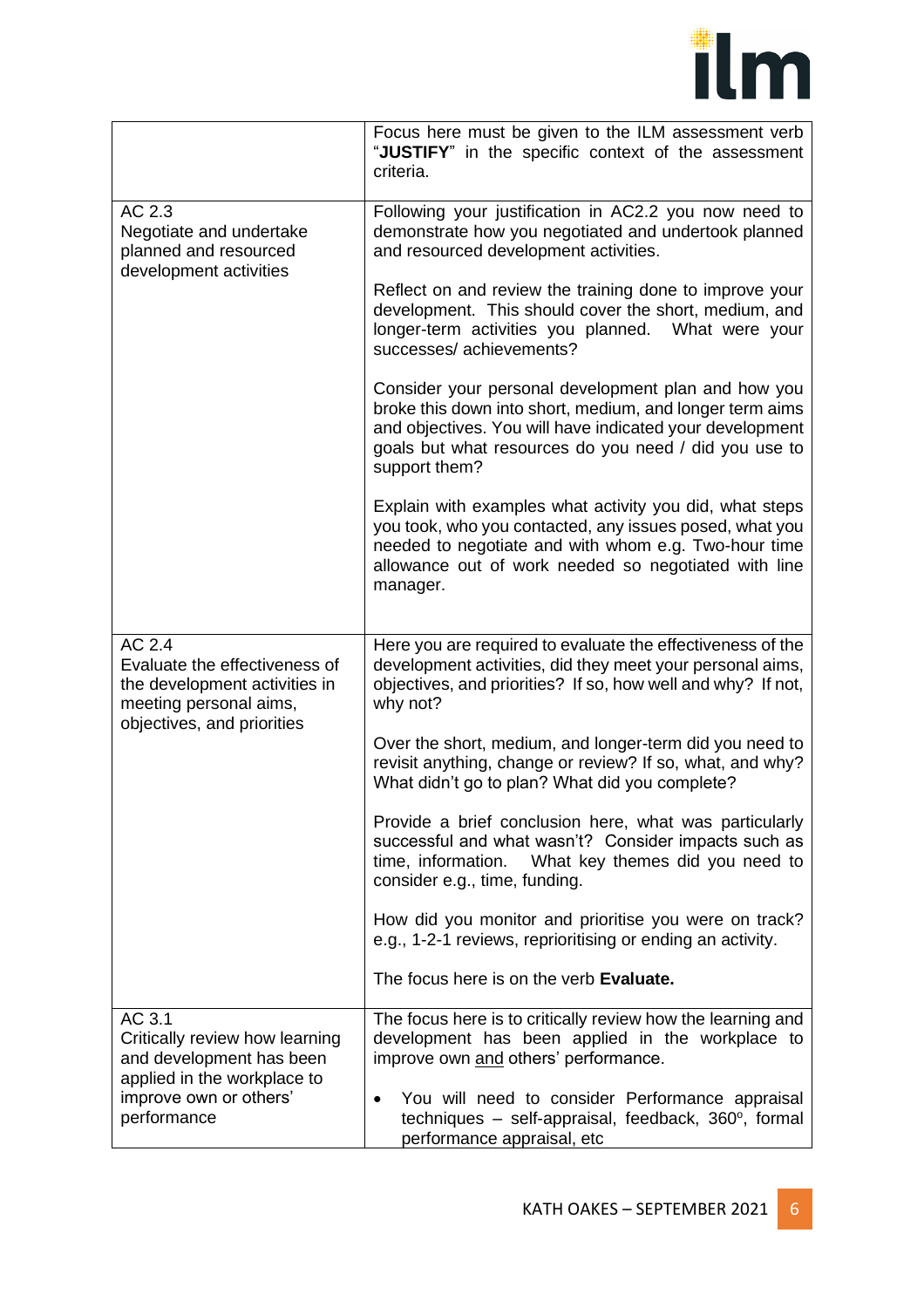

|                                                                                                                                                         | Goal setting, SMART objectives, and techniques for<br>$\bullet$<br>reviewing progress and achievement                                                                                                                                                                                                                                                                                              |
|---------------------------------------------------------------------------------------------------------------------------------------------------------|----------------------------------------------------------------------------------------------------------------------------------------------------------------------------------------------------------------------------------------------------------------------------------------------------------------------------------------------------------------------------------------------------|
|                                                                                                                                                         | Using feedback from appraisal or 360 feedback - Review<br>the short, medium, and longer-term aims and how you<br>have applied the learning and development within the<br>workplace, role, and the impact this had on your own<br>performance, successful or not.                                                                                                                                   |
|                                                                                                                                                         | What specific learning areas helped you develop? Which<br>models, frameworks or tools did you use or find effective?                                                                                                                                                                                                                                                                               |
|                                                                                                                                                         | How did you apply that learning with the team<br>specifically? Did it help you better manage change, focus<br>on obstacles? What did any additional training help with?<br>What impact did this have on others to improve their<br>performance?                                                                                                                                                    |
|                                                                                                                                                         | Summarise and conclude, overall did the activities help,<br>hinder you or not? What strategic challenges did it help<br>with and how did it enable you to review development<br>needs of the team? What are the pros and cons? Would<br>you do anything different to help the team? Do you still<br>need to develop anything further, if so, what? Base this<br>on objective feedback from others. |
|                                                                                                                                                         | The focus here is on the verbs to critically review.                                                                                                                                                                                                                                                                                                                                               |
| AC 3.2<br>Review and revise short,<br>medium, and long-term goals<br>based upon personal<br>development activities and<br>their impact on the workplace | In this section, you are reviewing short, medium- and<br>longer-term<br>goals<br>based<br>upon<br>your<br>personal<br>development activities and impact.                                                                                                                                                                                                                                           |
|                                                                                                                                                         | You need to break it down into the short. medium, and<br>longer term and consider the priorities you had initially set,<br>the time scales, you will need to revise and set new aims,<br>objectives/priorities where required. Outline what these<br>new priorities may be.                                                                                                                        |
|                                                                                                                                                         | Consider feedback based on your personal impact with<br>the wider team and on the organisation because of the<br>training and development undertaken, how did monitoring<br>and review sessions help with this?                                                                                                                                                                                    |
| Appendices should be used<br>sparingly with key points made<br>in the main body of work<br>but may include:                                             | Self-analysis - Leadership, EI, strengths-based approach,<br>Personal Development Plan with CPD. Range of product<br>evidence to show the types of activities planned and<br>undertaken and how these were arranged, budgeting<br>Monitoring and evaluation feedback to<br>information.<br>demonstrate personal impact/progression.                                                                |
|                                                                                                                                                         | This information is for guidance only and ILMA does not                                                                                                                                                                                                                                                                                                                                            |
|                                                                                                                                                         | prescribe any particular model, theory or specific                                                                                                                                                                                                                                                                                                                                                 |